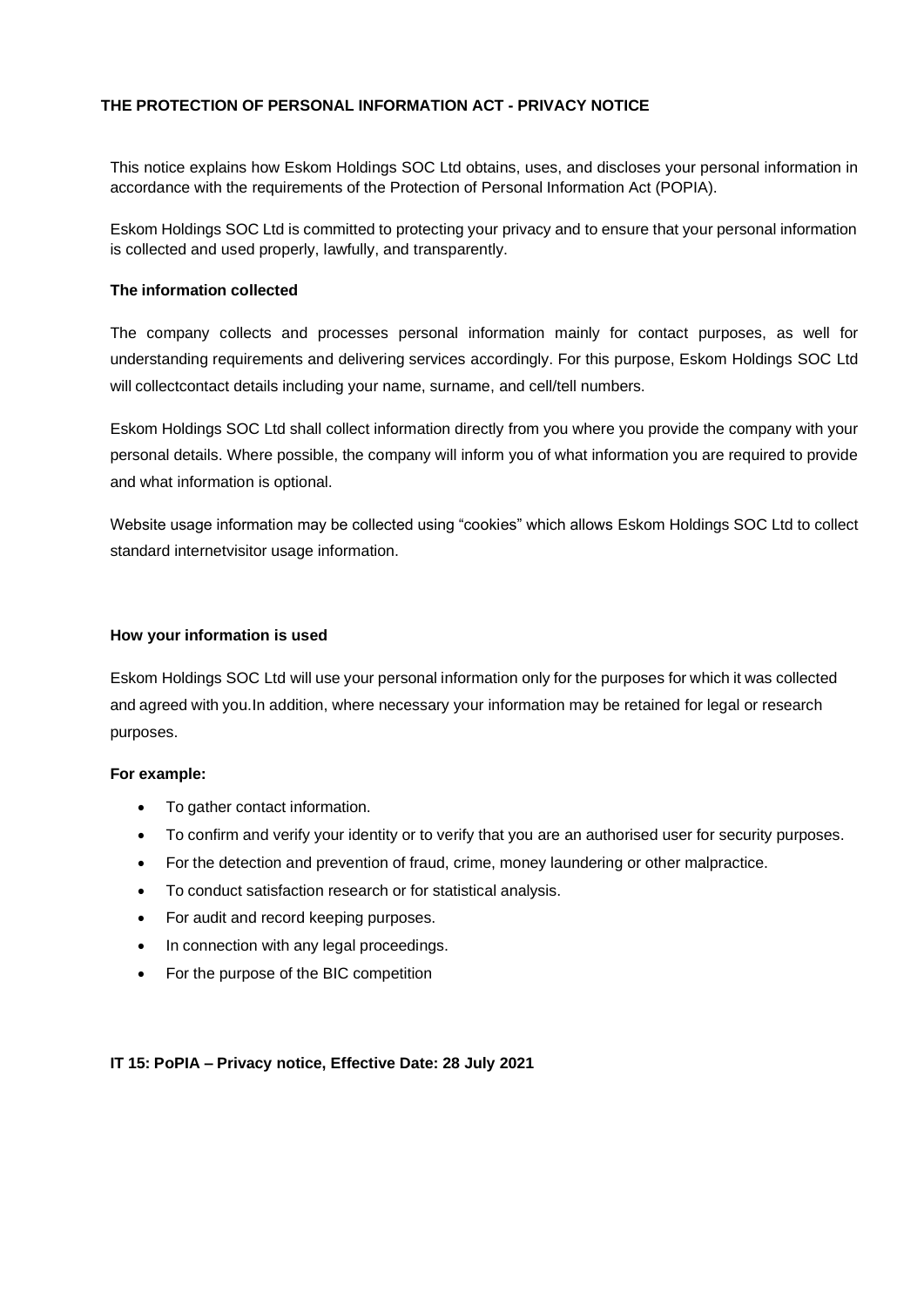#### **Disclosure of information**

Your personal information may be disclosed to Eskom Holdings SOC Ltd service providers who are involved in the delivery of products or services to you and the company. Eskom Holdings SOC Ltd have agreements (PoPIA NDA SLA's) in place to ensurethat we comply with the privacy requirements as required by PoPIA.

Eskom Holdings SOC Ltd may also disclose your information:

- Where the company has a duty or a right to disclose in terms of law or court orders; and
- Where the company believes it is necessary to protect your and Eskom Holdings SOC Ltd's rights.

#### **Information Security**

Eskom Holdings SOC Ltd is legally obliged to provide adequate protection for the personal information it holds and to stop unauthorized access and use of personal information. The company will, on an on-going basis, continue to review security controls and related processes to ensure that your personal information remains secure.

Eskom Holdings SOC Ltd security policies and procedures cover:

- Physical security.
- Computer and network security.
- Access to personal information.
- Secure communications.
- Security in contracting out activities or functions.
- Retention and disposal of information.
- Acceptable usage of personal information.
- Governance and regulatory issues.
- Monitoring access and usage of private information.
- Investigating and reacting to security incidents.

When the company contract with third parties, we impose appropriate security, privacy, and confidentiality obligations on them to ensure that personal information, that we remain responsible for, is kept secure. The company will ensure that anyone to whom Eskom Holdings SOC Ltd pass your personal information agrees to treat your information with the same level of protection as Eskom Holdings SOC Ltd is obliged to.

## **Your Rights: Access to information**

You have the right to request a copy of the personal information Eskom Holdings SOC Ltd holds about you. To do this, simply contact Eskom Holdings SOC Ltd at the numbers/addresses as provided below and specify what information you require. We will need a copy of your Identification document (ID) to confirm your identity before providing details of your personal information. Please note that any such access request may be subject to a payment of a legally allowable fee.